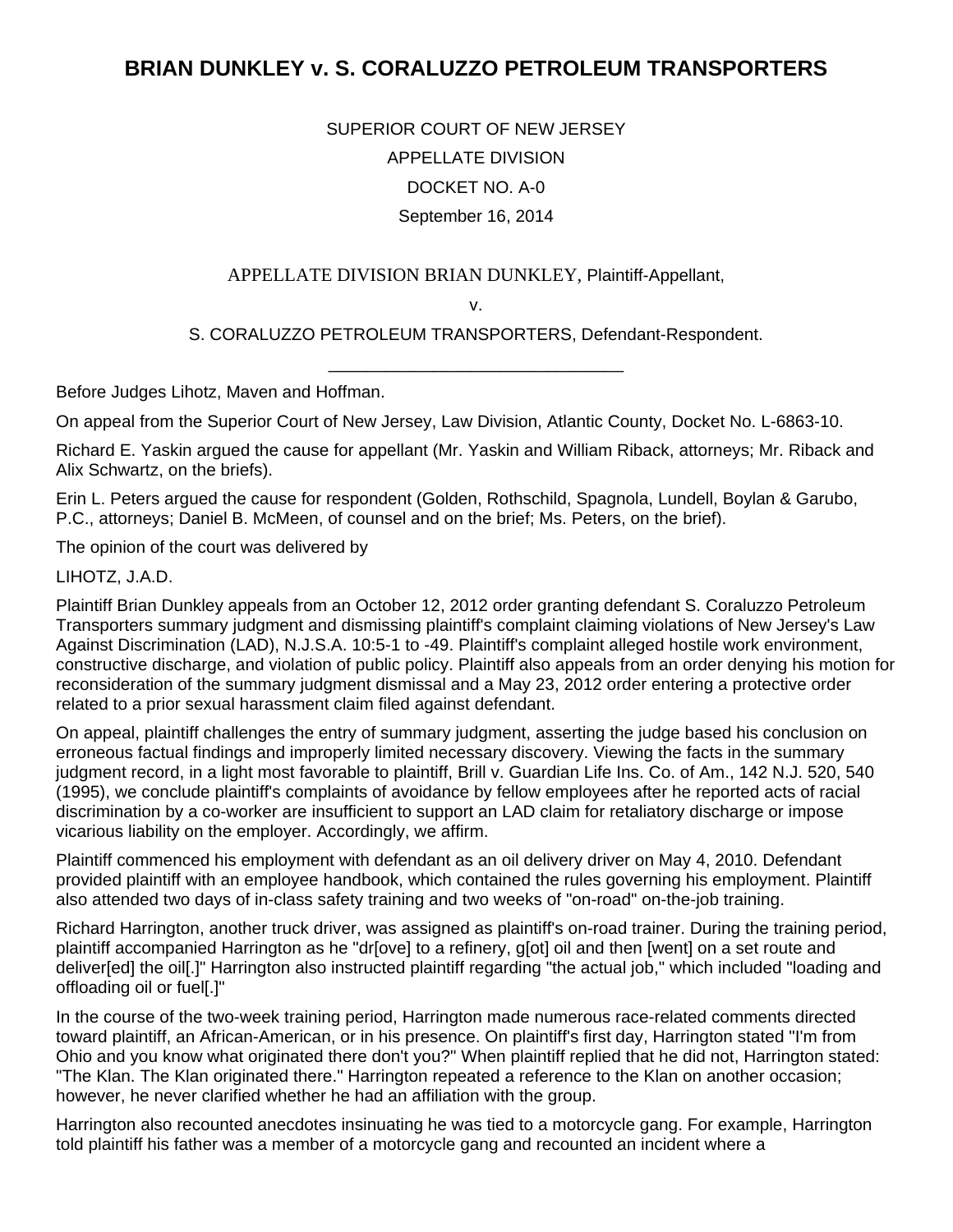local guy came over to his dad's property and he engaged in an argument with the guy, and the guy said he was going to do something to his father as far as bodily harm. And his father made one phone call to the leader of this motorcycle gang and he came over, got in a tussle with the guy, and the guy was in fear of his life and he had left the premises. And he told [plaintiff] if [h]e or anybody ever had a problem with his family, that they would be taken care of.

Plaintiff believed Harrington was relating these accounts because he "was trying to, for some reason[,] put fear into me."

Plaintiff also reported statements made by Harrington that he believed were racially offensive, such as: "Allen Iverson and his friends are black thugs from a bad neighborhood," which plaintiff felt stereotyped African-Americans. On another occasion, Harrington told plaintiff his truck was vandalized when he stopped at a red light and "[plaintiff's] little brothers, . . . came out and they paintballed [my] truck[.]" Harrington also conveyed derogatory comments complaining about African-American women he saw in a grocery store, stating

how he's tired of the girls with the food stamps in the line, and . . . he started mimicking them[] how they talk. And then he start[ed] saying, "I got my food stamps and I don't care who's waiting in line," this and that, because they were holding up the line of some sort. And then he said to [plaintiff], "You look in their basket, they are eating T-bone steaks and stuff better than I can eat because it's all given to them with the state, food stamps."

When their truck needed repair, Harrington and plaintiff went to an African-American mechanic. Harrington addressed the mechanic as he prepared to work on the truck, stating: "I want to it looks like you're I want to say the word, but I can't. . . . I can't say the word. I'll get in trouble. . . . " The mechanic responded, "I know what you are trying to say. You're trying to say it looks like I'm nigger rigging." Harrington agreed that was "what I am trying to say, but I can't say it because I'll get in trouble."

When plaintiff did not report for work, Elwood Sickler, defendant's safety coordinator, called to inquire about his absence. Plaintiff explained "there w[ere] a lot of reasons" he decided not to come into work. The next day, plaintiff met with Sickler, Thomas Sprague, defendant's safety director, and Steve Coen, defendant's regional safety manager. Plaintiff recounted the incidents with Harrington, using a list he had prepared the prior evening, explaining these were "things that were bothering me, why I didn't want to work there[.]"

Following this meeting, plaintiff received a phone call from Sickler informing him a new trainer, Greg Castellini, was assigned as his instructor. Plaintiff returned to work approximately one day later, and never again saw or spoke to Harrington. Following his reassignment to work with Castellini, plaintiff suffered no treatment similar to that experienced with Harrington.

However, plaintiff insisted he endured negative consequences after reporting Harrington's conduct, and these consequences caused his constructive discharge. He noted his report was not kept confidential and he felt ostracized by co-workers, who "would shy away" from him. "The guys that were in the yard that [he] used to know, they wouldn't even say a word to [him] after that. And everybody knew [he] was with [Harrington], and then all of a sudden [there was] a big change." Further, when plaintiff attempted to speak with Sickler, he was "advised that because [plaintiff] had brought a complaint [about] the hostile work environment, [he] was being outcasted [sic]."

Plaintiff also told Castellini he did not receive proper training from Harrington; Castellini agreed Harrington had instructed him incorrectly on a number of protocols. Plaintiff noted Harrington had not taught him how to operate the truck's computer, failed to instruct him not to pressurize the truck after unloading fuel and did not advise him not to take vendors' keys.

Castellini reported Harrington's lapses to "management." On the day he learned Castellini had done so, plaintiff was involved in a gasoline spill.

[E]arlier in the day, [plaintiff] had found out that . . . [Castellini] had told [him] a couple of things that [Harrington] was doing wrong that . . . he was trying to correct . . . ., and then [plaintiff] . . . told [Castellini], . . . "I really didn't want you to tell" "I really didn't want you to go tell [Sickler] because, you know, I didn't" "everything is all screwed up here as it is." [Plaintiff was] like, ["Castellini], I'm already in a situation where I don't feel like I am going to get any help from these guys. I feel like I'm a troublemaker, and I just feel like, you know, there's enough stirred up right now. If I tell you what he taught me and how you are teaching me the right way, I mean, I just didn't know you were going to go tell him.["] [Castellini] said "Yeah, I told him." So [plaintiff] said, "That's fine," but [he] was just upset about it.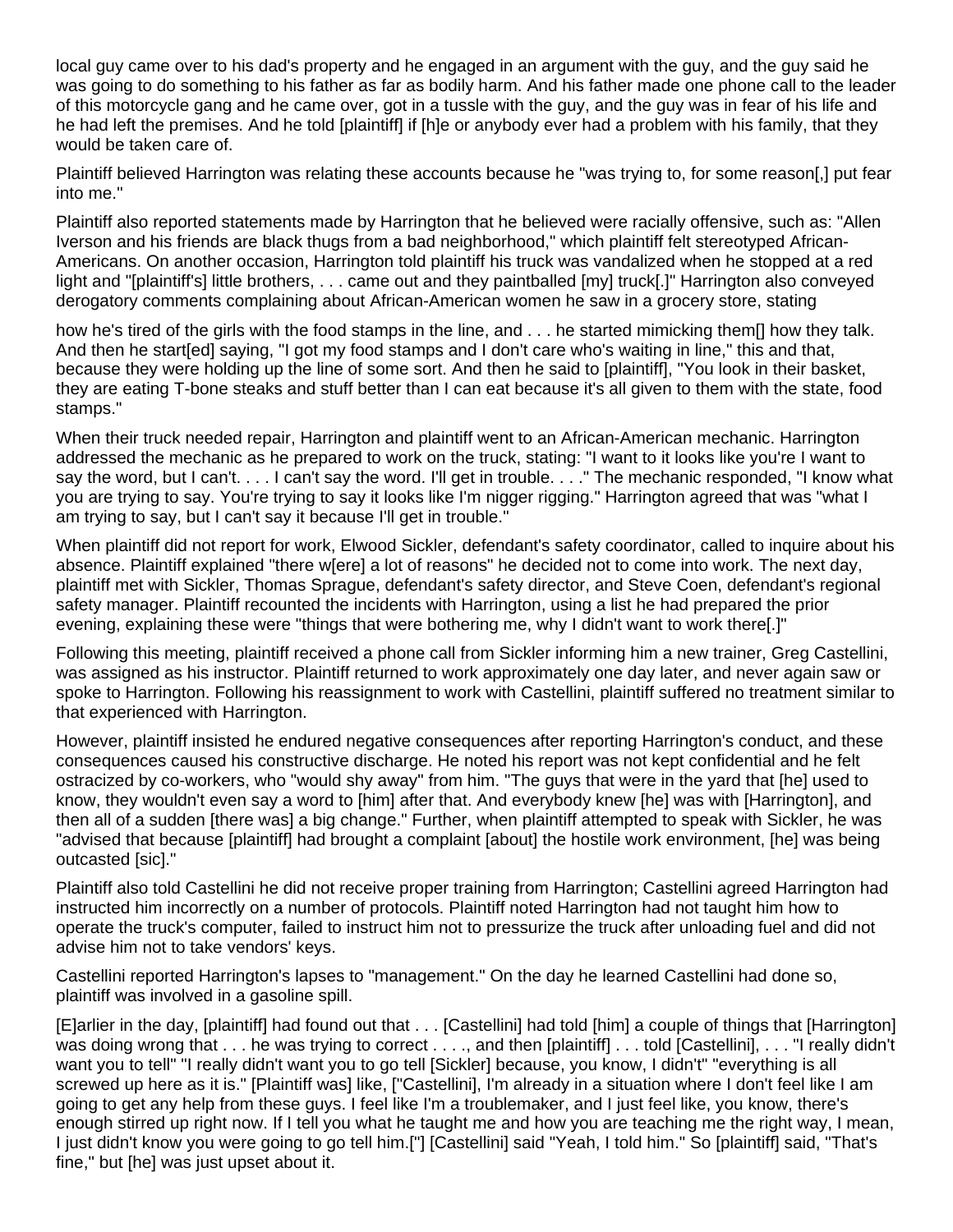Plaintiff maintained the spill occurred because he

wasn't paying attention to something that was very stupid. So [he] said if [he] could do that, [he was] going to harm [him]self, blow something up or have a bad spill, and [he] just was so frustrated with [him]self and mad at [him]self about the spill, but it was because [he] wasn't concentrating because all this stuff was in [his] mind and bothering [him].

Plaintiff insisted he was uncomfortable at work and "felt like [his] life was threatened" because he was not sure whether Harrington was affiliated with a motorcycle gang or "the Klan," or whether these groups "had chapters around Vineland[,]" where defendant was located, as he knew "Vineland had had a Klan meeting [at a nearby park] when [he] was younger . . . ." As a result, plaintiff remained concerned for his and his family's safety. The immense daily stress made plaintiff "hate being there [at work] at that time." Following the spill, plaintiff resigned.

Plaintiff filed a complaint against defendant and unnamed John Does 1-10, claiming violations of the LAD, alleging defendant allowed conduct amounting to a hostile work environment (counts one and two), which caused his constructive discharge (count three), and violated public policy (count four). Plaintiff amended his complaint to add a claim for violating the Conscientious Employee Protection Act (CEPA), N.J.S.A. 34:19-1 to - 8 (count five).

Approximately one month before trial, defendant moved for summary judgment. Plaintiff filed a cross-motion to strike defendant's motion for summary judgment. After considering oral argument and the record evidence, the judge granted defendant's motion, denied plaintiff's cross-motion, and dismissed the complaint. Plaintiff's request for reconsideration was similarly denied. This appeal ensued.

Prior to reviewing the issues presented on appeal, we recite the principles guiding our review. When reviewing a grant of summary judgment, we employ the same standards used by the motion judge, found in Rule 4:46. Gormley v. Wood-El, 218 N.J. 72, 86 (2014). We determine whether the moving party has demonstrated there were no genuine disputes as to material facts, and then we decide whether the motion judge's application of the law was correct. Atl. Mut. Ins. Co. v. Hillside Bottling Co., 387 N.J. Super. 224, 230-31 (App. Div. 2006), certif. denied, 189 N.J. 104 (2006). Specifically, we "consider whether the competent evidential materials presented, when viewed in the light most favorable to the non-moving party, are sufficient to permit a rational factfinder to resolve the alleged disputed issue in favor of the non-moving party." Brill, supra, 142 N.J. at 540. "[W]hen the evidence is so one-sided that one party must prevail as a matter of law, the trial court should not hesitate to grant summary judgment." Ibid. (citation and internal quotation marks omitted).

However, we accord no deference to the motion judge's conclusions on issues of law, Estate of Hanges v. Metro. Prop. & Cas. Ins. Co., 202 N.J. 369, 382-83 (2010); Manalapan Realty, L.P. v. Twp. Comm. of Manalapan, 140 N.J. 366, 378 (1995), which we review de novo. W.J.A. v. D.A., 210 N.J. 229, 237-38 (2012) (stating if no genuine factual dispute exists, we must decide whether the trial court's ruling on the law, to which we owe no deference, was correct).

On appeal, plaintiff maintains the judge correctly determined he presented a prima facie case of harassment, but erred in dismissing the action, after finding Harrington was not plaintiff's supervisor and concluding defendant was not vicariously liable for Harrington's actionable conduct. Plaintiff argues defendant failed to take proper steps to curb discriminatory conduct because defendant's anti-harassment policy lacked structure and monitoring mechanisms; defendant did not train its supervisors and employees regarding the antiharassment and anti-retaliation policies; and plaintiff's complaints were not effectively addressed as defendant's upper management did not show "an unequivocal commitment" to assure "harassment would not be tolerated."

The LAD is remedial legislation designed "to root out the cancer of discrimination[.]" Cicchetti v. Morris Cnty. Sherriff's Office, 194 N.J. 563, 588 (2008) (citing Fuchilla v. Layman, 109 N.J. 319, 334, cert. denied, 488 U.S. 826, 109 S. Ct. 75, 102 L. Ed.2d 51 (1988)). The statute prohibits unlawful employment practices and discrimination in the form of harassment, "based on race, religion, sex, or other protected status, that creates a hostile work environment." Cutler v. Dorn, 196 N.J. 419, 430 (2008) (citing Lehmann v. Toys 'R' Us, Inc., 132 N.J. 587, 601 (1993)). See N.J.S.A. 10:5-12(a). Further, it prohibits reprisals against an employee who asserts rights granted by the LAD. N.J.S.A. 10:5-12(d).

To establish a cause of action under the LAD based on a hostile work environment, plaintiffs must satisfy each part of a four-part test. Specifically, they must show that the complained-of conduct (1) would not have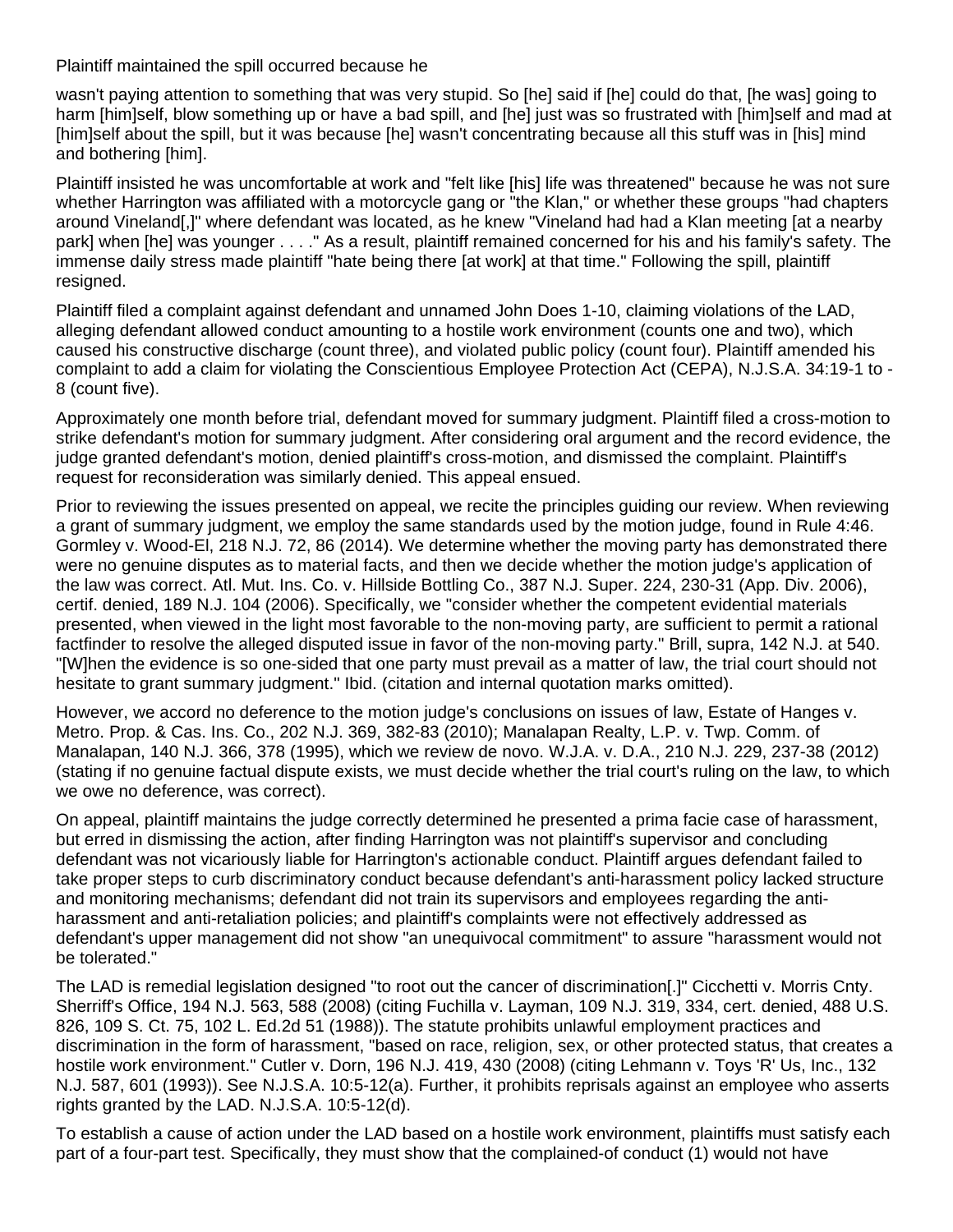occurred but for the employee's protected status, and was (2) severe or pervasive enough to make a (3) reasonable person believe that (4) the conditions of employment have been altered and that the working environment is hostile or abusive. Within that framework, a court cannot determine what is "severe or pervasive" conduct without considering whether a reasonable person would believe that the conditions of employment have been altered and that the working environment is hostile. Thus, the second, third, and fourth prongs are, to some degree, interdependent.

[Shepherd v. Hunterdon Developmental Ctr., 174 N.J. 1, 24 (2002) (citations omitted).]

In the context of race discrimination, the first element requires a plaintiff to show harassment occurred because of his or her race. Lehmann, supra, 132 N.J. at 603. The second element assesses "'[t]he required showing of severity or seriousness of the harassing conduct varies inversely with the pervasiveness or frequency of the conduct.'" Id. at 607 (quoting Ellison v. Brady, 924 F.2d 872, 878 (9th Cir. 1991)). Usually, repeated incidents are required. However, even a single severe incident may create a hostile work environment in certain circumstances. Taylor v. Metzger, 152 N.J. 490, 500-02 (1998). See also Cutler, supra, 196 N.J. at 430, 432 n.7 (applying same principles to a hostile work environment claim involving religious affiliation).

When considering a claim of hostile work environment under the LAD, the test is fact sensitive and the court must review the totality of circumstances presented. El-Sioufi v. St. Peter's Univ. Hosp., 382 N.J. Super. 145, 178 (App. Div. 2005). The inquiry is whether a reasonable person in plaintiff's protected class would consider the alleged discriminatory conduct "'to be sufficiently severe or pervasive to alter the conditions of employment and create an intimidating, hostile or offensive working environment.'" Ibid. (quoting Heitzman v. Monmouth Cnty., 321 N.J. Super. 133, 147 (App. Div. 1999), overruled on other grounds by Cutler, supra, 196 N.J. at 440). The court weighs the "severity and pervasiveness by considering the conduct itself rather than the effect of the conduct on any particular plaintiff." Id. at 178-79. The factors evaluated include "'the frequency of the discriminatory conduct; its severity; whether it is physically threatening or humiliating, or a mere offensive utterance; and whether it unreasonably interferes with an employee's work performance.'" Shepherd, supra, 174 N.J. at 19-20 (quoting Nat'l R.R. Passenger Corp. v. Morgan, 536 U.S. 101, 116, 122 S. Ct. 2061, 2074, 153 L. Ed.2d 106, 124 (2002)).

To prove "a prima facie case of retaliation, plaintiff must show that 1) [he or] she was engaged in a protected activity known to defendant; 2) [he or] she was thereafter subjected to an adverse employment decision by the defendant; and 3) there was a causal link between the two." Woods-Pirozzi v. Nabisco Foods, 290 N.J. Super. 252, 274 (App. Div. l996) (citation omitted). See also Craig v. Suburban Cablevision, Inc., 140 N.J. 623, 629-30 (1995). Once a plaintiff establishes a prima facie case of retaliation, the burden of production shifts to the defendant to articulate a "legitimate[,] non-retaliatory reason" for the decision. Jamison v. Rockaway Twp. Bd. of Educ., 242 N.J. Super. 436, 445 (App. Div. 1990). If defendant satisfies this burden, the plaintiff must then demonstrate that a retaliatory intent, not the employer's stated reason, motivated the employer's action, proving the employer's articulated reason was merely a pretext for discrimination. Woods, supra, 290 N.J. Super. at 274; Jamison, supra, 242 N.J. Super. at 445.

"[A] person engages in a protected activity under the LAD when that person opposes any practice rendered unlawful under the LAD." Young v. Hobart W. Grp., 385 N.J. Super. 448, 466 (App. Div. 2005). See also Jamison, supra, 242 N.J. Super. at 445 ("Such an unlawful employment practice occurs when an employer, or an employee, for any reason, takes reprisal against another employee because the latter has challenged any practices or acts forbidden by the LAD.") (citing N.J.S.A. 10:5-12(d)). As a starting point, protected activity, if involving a complaint, must concern discrimination. Reyes v. McDonald Pontiac-GMC Truck, Inc., 997 F. Supp. 614, 619 (D.N.J. l998) (finding complaints stemming from "outbursts and name-calling" not sexual in nature do not suffice). "A general complaint of unfair treatment" does not suffice. Barber v. CSX Distrib. Servs., 68 F.3d 694, 702 (3d Cir. l995) (finding a letter to the employer expressing dissatisfaction over someone else receiving a promotion is not protected activity because it did not allege age discrimination).1

In Lehmann, the Court held an "employer should be liable for punitive damages [under the LAD] only in the event of actual participation by upper management or willful indifference." Lehmann, supra, 132 N.J. at 625. This principle was reinforced in Taylor as "the Court noted that '[a] supervisor has a unique role in shaping the work environment. Part of a supervisor's responsibilities is the duty to prevent, avoid, and rectify invidious harassment in the workplace.'" Cavuoti v. N.J. Transit Corp., 161 N.J. 107, 118 (1999) (quoting Taylor, supra, 152 N.J. at 503).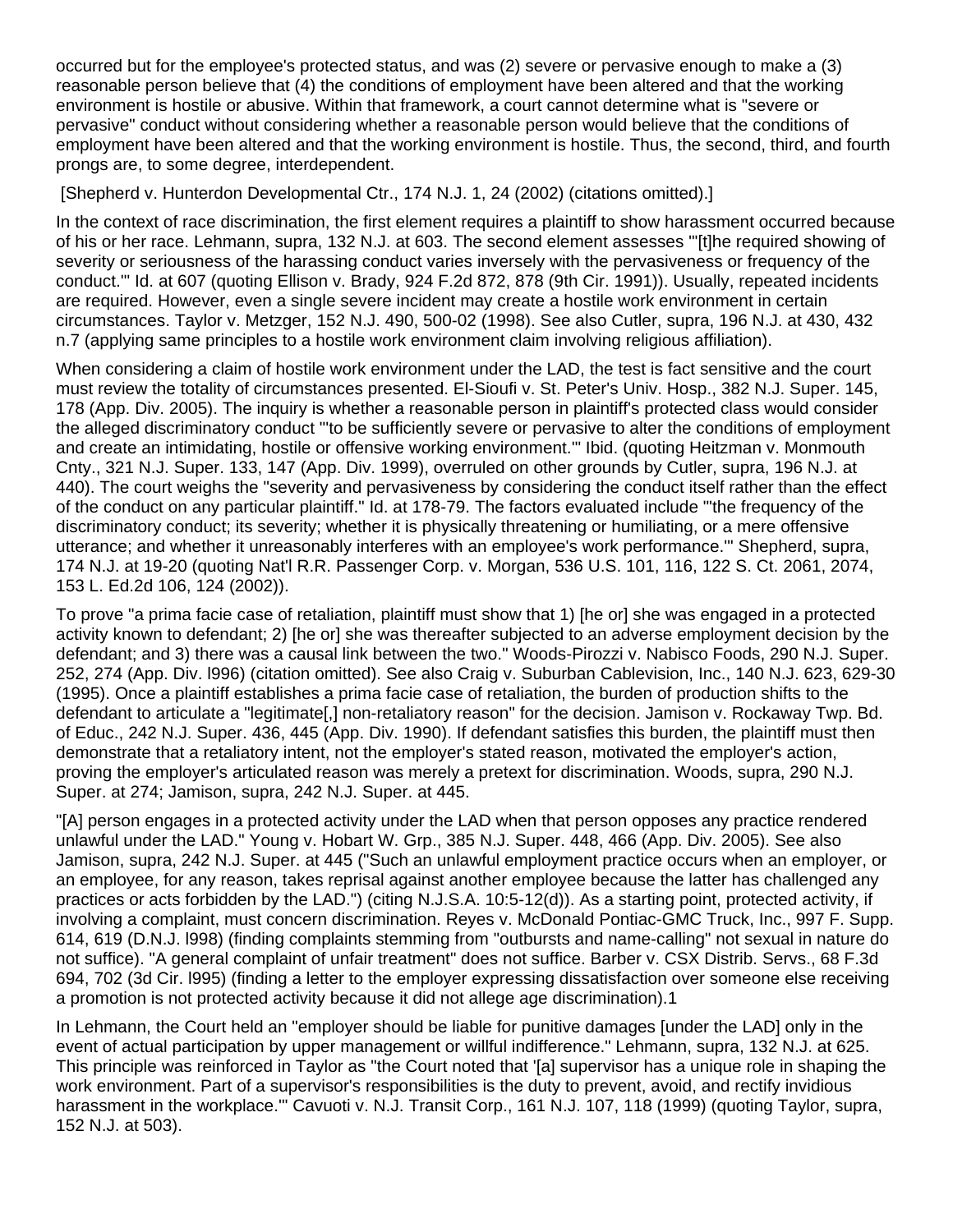Omissions may also suffice as "an employer that failed to take effective remedial measures against a harassing employee was, in essence, liable for its own conduct." Payton v. N.J. Turnpike Auth., 148 N.J. 524, 536 (1997) (citation omitted). This results because "[w]hen an employer knows or should know of the harassment and fails to take effective measures to stop it, the employer has joined with the harasser in making the working environment hostile." Ibid. (citation omitted).

Here, the motion judge agreed plaintiff presented a prima facie case of hostile work environment, stating:

After viewing the evidence in a light most favorable to [p]laintiff, this [c]ourt is satisfied . . . given the severity and pervasiveness of Mr. Harrington's conduct, reasonable minds could differ as to whether [p]laintiff suffered a hostile work environment. The conduct [p]laintiff complains of consisted of several racially discriminatory remarks regarding African Americans over the course of two weeks. This was not an isolated instance but rather a series of conduct that persisted until [p]laintiff complained to [d]efendant's managerial employees.

Notwithstanding this showing, the judge concluded plaintiff had not sustained his burden to prove defendant was vicariously liable for Harrington's conduct because he could not demonstrate defendant's supervisors knew about and ignored, participated in or failed to take action to prevent such harassing conduct. See Tyson v. CIGNA Corp., 918 F. Supp. 836, 840-41 (D.N.J. 1996), aff'd, 149 F.3d 1165 (3d Cir. 1998); Shepherd, supra, 174 N.J. at 26-27.

Plaintiff disagrees. First, he maintains Harrington was his supervisor, making defendant vicariously liable for his discriminatory conduct. Second, he believes proofs evinced defendant ignored or otherwise failed to address the existing discrimination. Plaintiff hinges support on the absence of a formal investigation of the incidents he related, noting Sickler, Sprague and Coen did not report his allegations to Human Resources or senior management, such as defendant's president, owners or vice president of operations. Also, plaintiff asserts Sickler and Sprague had no specific training regarding how to stop discriminatory conduct, and no adverse action was taken against Harrington.

Whether Harrington could be deemed plaintiff's supervisor during the two-week training period is debatable. Although Harrington had no power to fire or demote plaintiff and he could not alter his position or compensation, he was charged with plaintiff's on-road training, during which he directed plaintiff and identified plaintiff's job responsibilities. There were instances when comments by Harrington to Sickler caused Sickler to speak to plaintiff. If the determination of Harrington's supervisory status was the only test to impose vicarious liability upon defendant, summary judgment would have been prematurely granted. However, Lehmann and its progeny make clear vicarious liability is dependent upon additional facts.

An employer's vicarious liability for the conduct of a supervisor occurs "'if the employer negligently or recklessly failed to have an explicit policy that bans . . . harassment and that provides an effective procedure for the prompt investigation and remediation for such claims.'" Toto v. Princeton Twp., 404 N.J. Super. 604, 616 (App. Div. 2009) (quoting Cicchetti, supra, 194 N.J. at 591). See also Lehmann, supra, 132 N.J. at 621 (stating that to impute liability to a defendant-employer for acts of its employees, "a plaintiff may show that an employer was negligent by its failure to have in place well-publicized and enforced anti-harassment policies, effective formal and informal complaint mechanism structures, training, and/or monitoring mechanisms.").

Here, defendant produced its employee handbook, enacted on March 1, 2010, which contained a directed policy prohibiting harassment and discrimination. Defendant demonstrated it provided the handbook to each employee, and employees are directed to read the handbook "completely and become familiar with all the policies and the information that is provided." Relevant to this matter, the employee handbook provided:

The [e]mployer will not tolerate any type of harassment of employees, applicants for employment, or customers. Discriminatory conduct or conduct characterized as harassment as defined below is prohibited.

The term harassment includes, but is not limited to, slurs, jokes, and other verbal or physical conduct relating to a person's gender (including pregnancy), race, color, religion, national origin, age, disability, military status, creed, ancestry or any other protected category under federal, state or local law that unreasonably interferes with a person's work performance or creates an intimidating, hostile work environment.

The handbook described the complaint procedure and investigation process as follows:

Any employee who has a concern regarding harassment or discrimination must report the matter to their manager. If that person is not available, or you believe it would be inappropriate to contact that person, contact the Human Resources Department.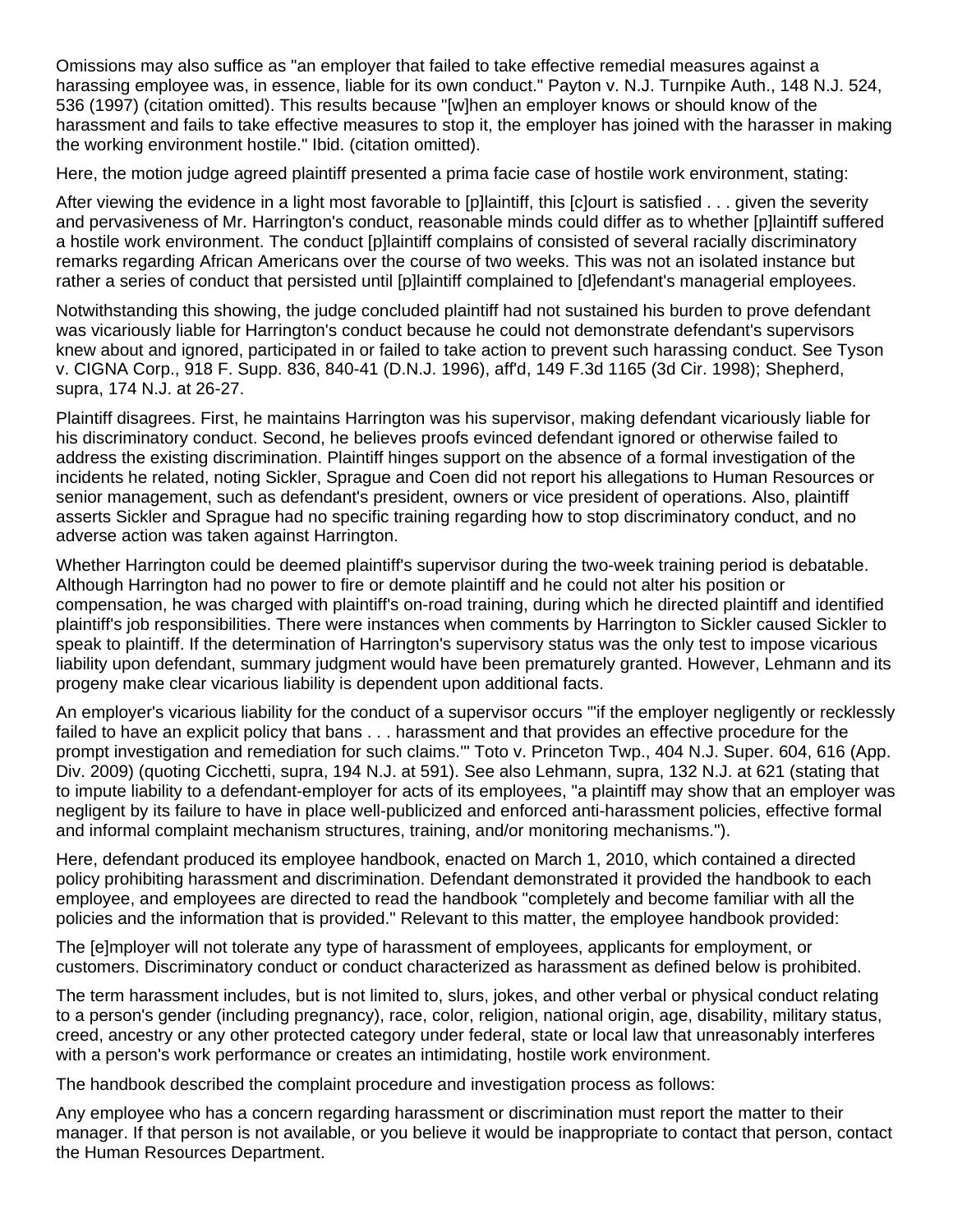The [e]mployer will conduct a prompt investigation as confidential as possible under the circumstances. Employees who raise concerns and make reports in good faith can do so without fear of reprisal; at the same time, employees have an obligation to cooperate with the [e]mployer in enforcing this policy and investigating and remedying complaints.

Any employee who becomes aware of possible . . . illegal discrimination against others must promptly advise their manager or the Human Resources Department.

Anyone found to have engaged in such wrongful behavior will be subject to appropriate discipline, up to and including termination.

Also, there was an express anti-retaliation policy:

Any employee who files a complaint of sexual harassment or other discrimination in good faith will not be adversely affected in terms and conditions of employment and will not be retaliated against or discharged because of the complaint.

In addition, we will not tolerate retaliation against any employee who, in good faith, cooperates in the investigation of a complaint. Anyone who engaged in such retaliatory behavior will be subject to appropriate discipline, up to and including termination.

"[T]he existence of effective preventative mechanisms provides some evidence of due care on the part of the employer." Lehmann, supra, 132 N.J. at 621. Moreover, "the absence of such mechanisms" does not "automatically constitute[] negligence, nor [does] the presence of such mechanisms demonstrate[] the absence of negligence." Ibid.

Employers that effectively and sincerely put five elements into place are successful at surfacing . . . harassment complaints early, before they escalate. The five elements are: policies, complaint structures, and that includes both formal and informal structures; training, which has to be mandatory for supervisors and managers and needs to be offered for all members of the organization; some effective sensing or monitoring mechanisms, to find out if the policies and complaint structures are trusted; and then, finally, an unequivocal commitment from the top that is not just in words but backed up by consistent practice.

## [Ibid. (citations omitted).]

We conclude the trial judge properly analyzed the evidence, which showed defendant adopted a formal antiharassment and an anti-discrimination policy and developed a complaint procedure and investigation process. Plaintiff, as well as all other employees hired by defendant, received and acknowledged reading the handbook. Further, plaintiff admitted these policies were discussed during his initial two-day in-class training. No evidence suggests plaintiff was unable to voice his complaints or that they went unaddressed because of an ineffective policy. Here, despite knowing the procedures, plaintiff simply failed to follow them.

Contrary to plaintiff's assertion, we find defendant's policies were properly defined. When management learned of the problem, plaintiff's supervisors did not ignore his complaints or overlook Harrington's reprehensible behavior. Rather, Sickler's proactive conduct discovered the problem. He immediately arranged a private meeting between plaintiff and other supervisors to review plaintiff's experiences. Upon gathering the facts from plaintiff, the supervisors acted to protect plaintiff from further discrimination.

In hindsight, unquestionably, one could suggest improvement in the depth of the process or the supervisors' training on these issues. Further, publicizing the Human Resources or other officer charged with enforcing the procedures is preferable. However, we cannot conclude the methods used here fail to meet established standards. More important, plaintiff's own report that after meeting with his supervisors, he did not experience any further discriminatory harassment and suffered no change in his position, duties or compensation, demonstrated the policy's effectiveness.

We also conclude plaintiff's perceived ostracism by co-workers fails to support his claim of hostile work environment. See Cokus v. Bristol Myers Squibb Co., 362 N.J. Super. 366, 382-83 (Law Div. 2002) ("The fact that [the plaintiff's] co-workers and superiors chose to limit their contact with [him] to business only and otherwise ignored [him], stared/glared at [him] when they walked by [him], and, even as plaintiff believed talked about [him] behind closed doors," fails to create a hostile work environment.), aff'd 362 N.J. Super. 245, 246-47 (App. Div.), certif. denied, 178 N.J. 32 (2003). The Supreme Court has explained, the LAD does not create a "sort of civility code for the workplace[.]" Battaglia v. United Parcel Serv., Inc., 214 N.J. 518, 549 (2013). Rather, it advances "[f]reedom from discrimination." Id. at 546. Employee discourtesy and rudeness should not